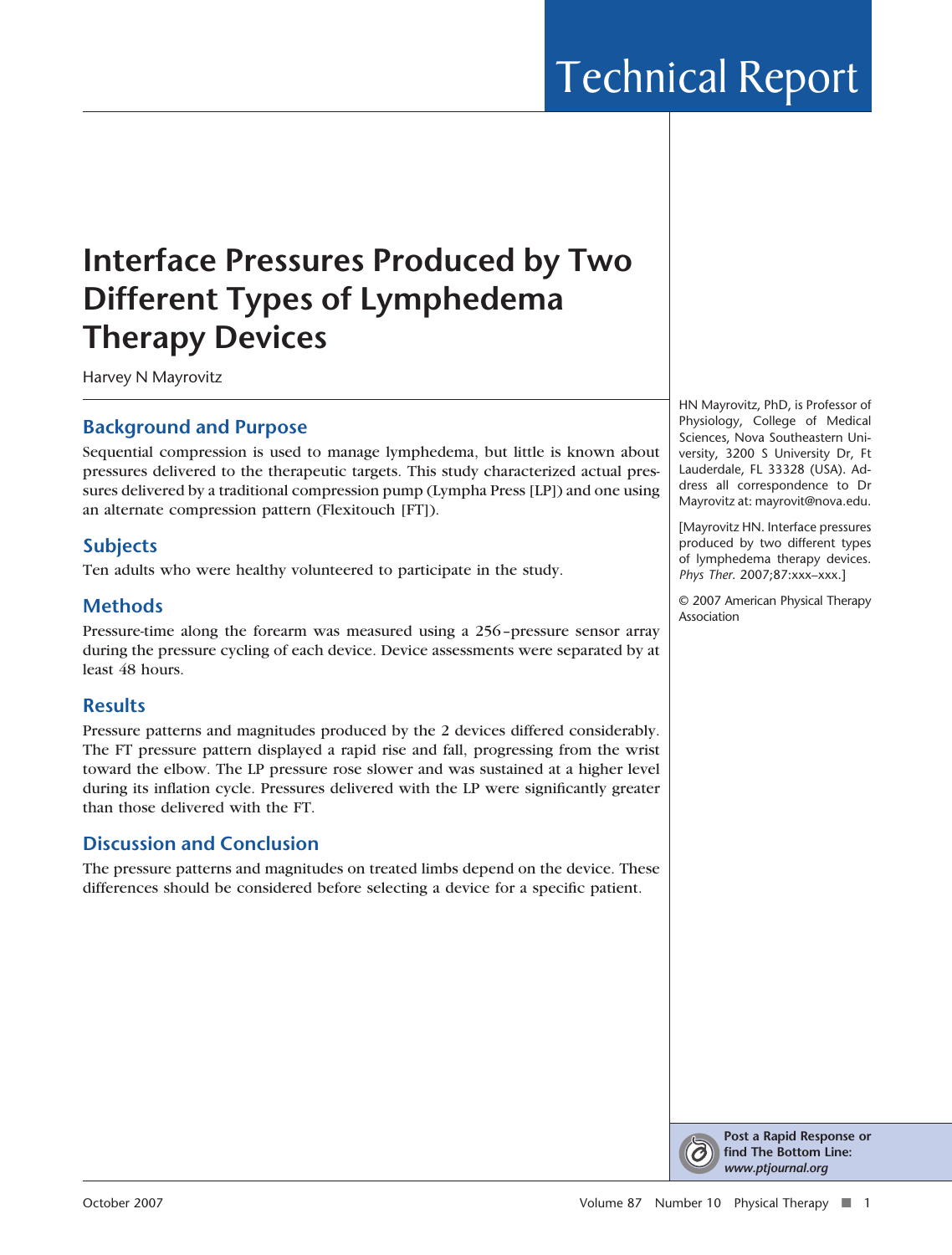Automated sequential com-<br>pression devices of different<br>be beneficial in treating people with pression devices of different types have been reported to lymphedema in a limb.1–7 The effectiveness of these devices has been compared with the effectiveness of complete decongestive physical therapy  $(CDP)$ ,<sup>1</sup> and these devices also have been used in conjunction with CDP.2,8 Most devices consist of multiple contiguous chambers that encircle the limb, which are sequentially inflated and then deflated simultaneously.

Another approach, recently introduced, uses sequential compression patterns that may more closely emulate the pattern used in manual lymphatic drainage (MLD),<sup>6</sup> an integral component of CDP. Two features of this approach would appear to be in contrast to classical automated sequential compression approaches. One feature is its automated preparation phase, in which the region of the trunk proximal to the lymphedematous limb is treated first, under the physiological principle9,10 that such clearing is efficacious and will permit greater lymph drainage during the subsequent drainage cycle. This concept of clearing truncal and proximal regions first to facilitate drainage is in accordance with experimental findings in which thoracic compression facilitated peripheral lymph transport.<sup>11</sup> This approach also is an essential component of MLD teaching and clinical practice.10,12

A second feature that may have relevance encompasses the magnitude, pattern, and timing sequences of the compression-release cycles. According to the manufacturer's claims, these parameters are significantly different from those of classical sequential compression approaches, including applied pressure pulses that are shorter acting and lower in magnitude.

Although both approaches have the common goal of delivering sequential pressures to assist lymphatic drainage, the nature of the pressures may be different in magnitude, pattern, and timing. If one accepts the physiological underpinnings of MLD therapy9,10 (ie, that successful MLD requires brief application of mild, directional, variable pressure combined with an immediate release or resting phase), then these parameters gain relevance. Thus, differences in delivered pressure may have important implications. It has been reported that, even with manual massage, lymphatic vessels can be damaged if pressures that are too high are used.<sup>13</sup> Measurements of pressures actually applied to limb models showed that pressures provided with sequential compression pumps can far exceed those pressures expected from device settings.<sup>14</sup>

Similar measurements have not been reported with any devices that were applied to human arms. Thus, the main purpose of this initial study was to investigate pressure magnitudes and patterns produced on the forearms of subjects by 2 devices that use different approaches: a traditional sequential compression pump (Lympha Press [LP]\*) and a new compression device technology (Flexitouch [FT] lymphedema system† ). Although both of these devices have been used clinically to manage lymphedma,6,7 there have been no reports of the actual pressures that these devices deliver to the target tissue.

# **Method Subjects**

Ten volunteer subjects (5 male and 5 female) participated in this study after reading, agreeing to, and signing an institutional review board–approved‡ informed consent form. Subjects were recruited by a flyer and word of mouth. To be eligible for participation, subjects needed to be at least 18 years of age and generally in good health without a diagnosis of lymphedema. Subjects with any of the following were excluded: pregnancy, history of peripheral vascular disease, congestive heart failure, chronic renal disease, pulmonary edema or episodes of pulmonary embolism, known active or recurrent cancer or current chemotherapy or radiation therapy, diagnosis of deep vein thrombosis or phlebitis in the last 6 months, open limb wounds or active infection, or prior history of chronic upper-extremity swelling. The study population had the following physical characteristics: mean  $age=43.2$  years  $(SD=5.3, range=$ 33–48), mean height=1.73 m (SD= 0.09,  $range=1.55-1.85$ , mean weight=72.7 kg  $(SD=12.1, \text{ range}$ 58.0–96.4), and mean body mass index  $(BMI)=24.2 \text{ kg/m}^2 \text{ (SD=2.5,}$ range $=20.2-28.2$ ). According to BMI criteria, 3 subjects would be classified as overweight (BMI>24.9), with the remainder in the normal range.

Subjects who did not have lymphedema were chosen for this initial study because the goal of the study was to characterize and compare pressures and not to manage lymphedema. Patients with lymphedema already have their own treatment regimens that, on ethical grounds, should not be altered for the purposes of this evaluation. This technical device evaluation used 10 subjects because I believed this number to be sufficient for the intended pressure characterization process.

<sup>\*</sup> Mego Afek, PO Box 32169, Tel Aviv 61320, Israel.

<sup>†</sup> Tactile Systems Technology Inc, 4824 Park Glen Rd, Minneapolis, MN 55416.

<sup>‡</sup> Sterling Institutional Review Board, 6300 Powers Ferry Rd, Suite 600-351, Atlanta, GA 30339.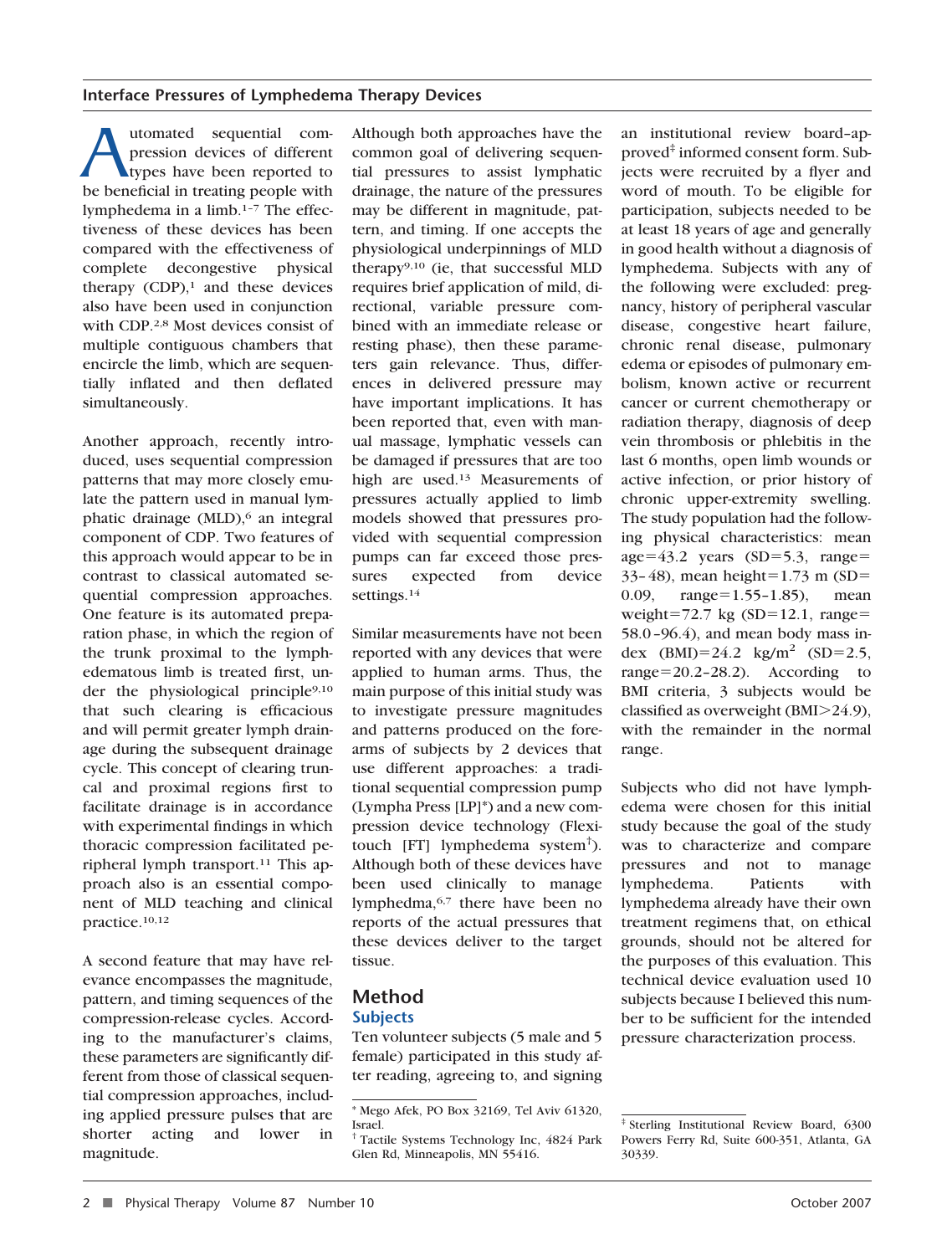#### **Devices**

The LP device used in this study was model 103-M, which, according to the manufacturer's documentation, is a multicompartmental, calibrated, gradient pressure pump. It consists of an air compressor unit that distributes pressure through a series of individual regulators at each outflow port and is connected to a garment. Sleeves are designed for both upperand lower-extremity use. For the purposes of this study, only the arm sleeve was used. The arm sleeve contains 10 overlapping chambers. A shoulder attachment containing one inflatable chamber is available.

Each chamber in the arm sleeve is about 10-cm wide and inflates sequentially, starting at the most distal end of the sleeve. Once a chamber is inflated, it holds the inflation as the remaining, more proximal chambers sequentially inflate and hold pressure. The inflation-deflation cycle is 30 seconds, whereupon the cycle is repeated. For the device evaluated, the pressure in the chambers was adjustable over a range of 30 to 200 mm Hg. For all tests reported in this article, the pressure was set at 45 mm Hg, which is within the middleto-low end of the range of pressures reported in previous clinical studies.1,3,5 Figure 1A shows the arm sleeve applied to a subject.

The FT device used in this study was model PD32–120, which, according to the manufacturer, was designed to simulate the effects of optimally performed MLD. The device utilizes a 2-phase lymph preparation and drainage method that is intended to replace MLD performed by the patient at home. The system consists of an electronic controller unit and garments that contain narrow chambers that range from 3.8 to 4.4 cm wide. Garments are designed for use with both the lower extremity and upper extremity, but for the purposes of this study, only the arm garment set





**Figure 1.** The devices in position on a test subject. (A) Lympha Press and (B) Flexitouch.

was used. The upper-extremity garment set consists of an arm garment (5 chambers over the hand, 4 chambers over the forearm, 5 chambers over the biceps), a chest garment (4 curved chambers over the chest and shoulder), and a trunk garment (8

curved chambers covering the lower trunk).

The preparation phase initiates in the trunk and is then applied to the chest, biceps, forearm, and finally the hand. The drainage phase ini-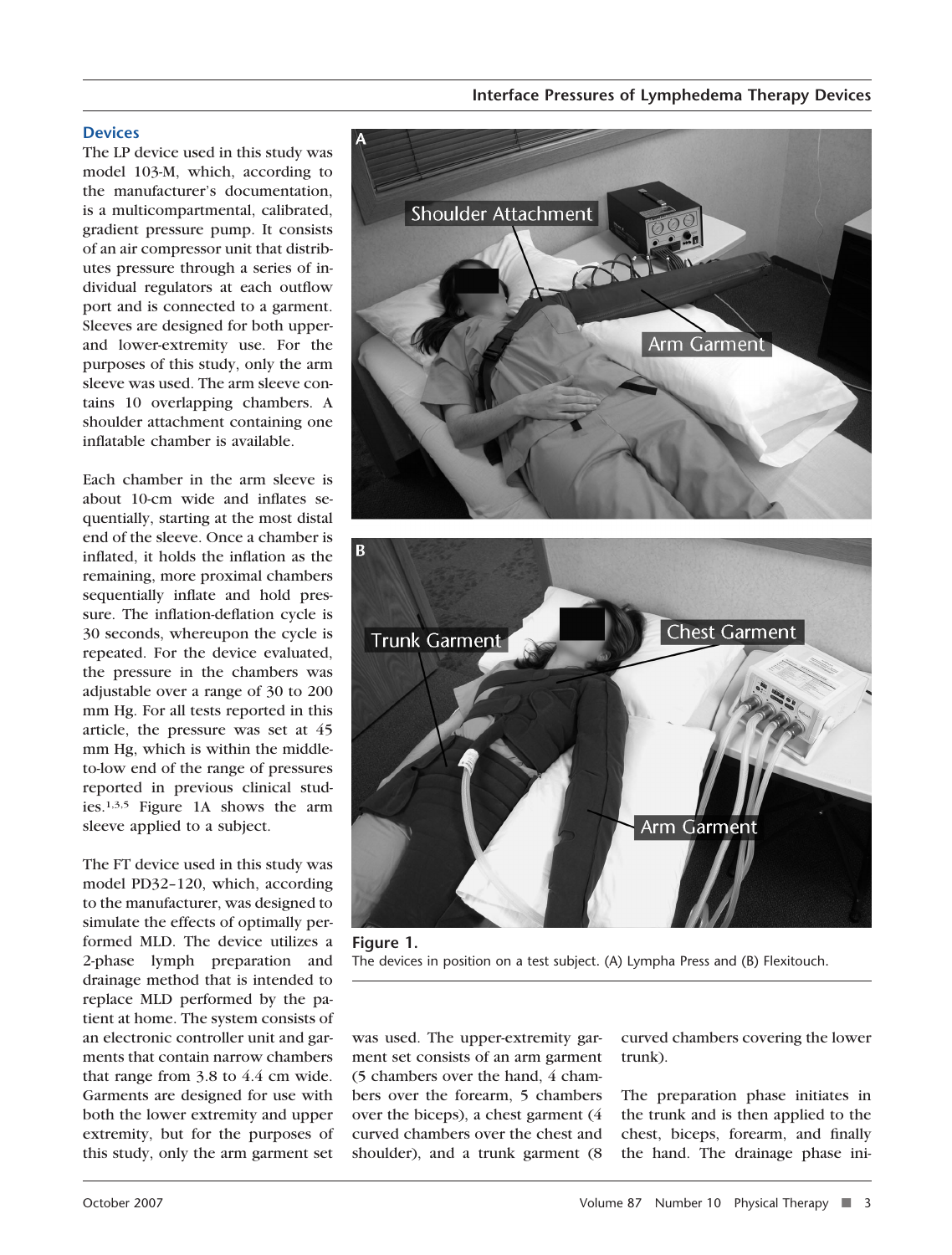

tiates in the hand and then moves proximally, ending its cycle at the trunk. The individual chambers are automatically inflated and then rapidly deflated, with no 2 chambers remaining fully inflated at the same time. Figure 1B shows the device applied to a subject.

#### **Protocol**

Subjects were evaluated in the supine position with 1 of the 2 devices applied to the left arm. The order of evaluation was random, with a minimum of 48 hours between evaluations on the same individual. After the subject assumed a supine position, a 256-pressure sensor array (XSensor Pressure Mapping System, model  $X2$ <sup>§</sup> was affixed to the left arm as described below to measure interface pressures along the forearm. Garments then were applied to the subject according to manufacturers' directions. The FT or LP device then was activated, and pressures were recorded for at least 2 full cycles of each device.

#### **Pressure Sensors and Measurement**

Pressures along the left posterior forearm were measured using the 256–pressure sensor array with the sensors embedded in a  $33 \times 4.9$ -cm cloth strip as shown in Figure 2. Each rectangular sensor was  $1.1 \times$ 0.4 cm with the long dimension oriented across the arm. The full array consisted of 64 sets of 4 sensors, with each set of 4 sensors monitoring an arm width of 4.9 cm and length of 0.4 cm. Spacing between adjacent sensors up the arm was 0.10 cm, and spacing between sensors across the arm was 0.16 cm.

To determine the pressure profile along the forearm, 5 standardized areas were defined, with each area corresponding to a group of  $4 \times 9$  sensors encompassing an arm surface area of about  $22 \text{ cm}^2$ . These groups were designated as G1 through G5 and are shown in Figure 2. The distance between midpoints of consecutive groups was 5.59 cm, making the distance measured from the wrist to the midpoint of each group approximately equal to 2.8, 8.4, 14.0, 19.6, and 25.2 cm for groups G1 through G5, respectively. Pressures measured by all sensors were automatically sampled and recorded at 0.1-second intervals over at least 2 full inflation cycles of each device. The stored pressure data were subsequently processed with dedicated software provided with the sensor array system.

### **Pressure Profile Analysis**

The average pressure recorded within each of the 5 sensor groups was determined at 0.1-second intervals. This was done by calculating the average value of the pressures recorded by each of the 36 sensors for each 0.1-second pressure sample. Figure 3 shows examples of average pressure-time plots for the FT drainage cycle (Fig. 3A) and the LP cycle (Fig. 3B). The maximum values of the average pressure-time graph are referred to as the average peak pressure.

In addition to the average and peak pressures, the integrals of the pressure-time curves were obtained for each sensor group. This parameter reflects the exposure of the arm to the combined effects of instantaneous pressure and its duration of action. The pressure-time integration was carried out over a time window of 30 seconds, which corresponds closely to the drainage cycle period of the LP and FT devices. The pressure-time integral was calculated by determining the area under each of the 5 pressure-time curves (curves 1–5 in Fig. 3). The average pressure of each pressure pulse was determined by dividing the area under each pressure-time curve by its duration of action. For the LP analysis, the duration was taken as 30 sec-

<sup>§</sup> Xsensor Technology Corp, Suite 111, 319- 2nd Ave SW, Calgary, Alberta, Canada T2P 0C5.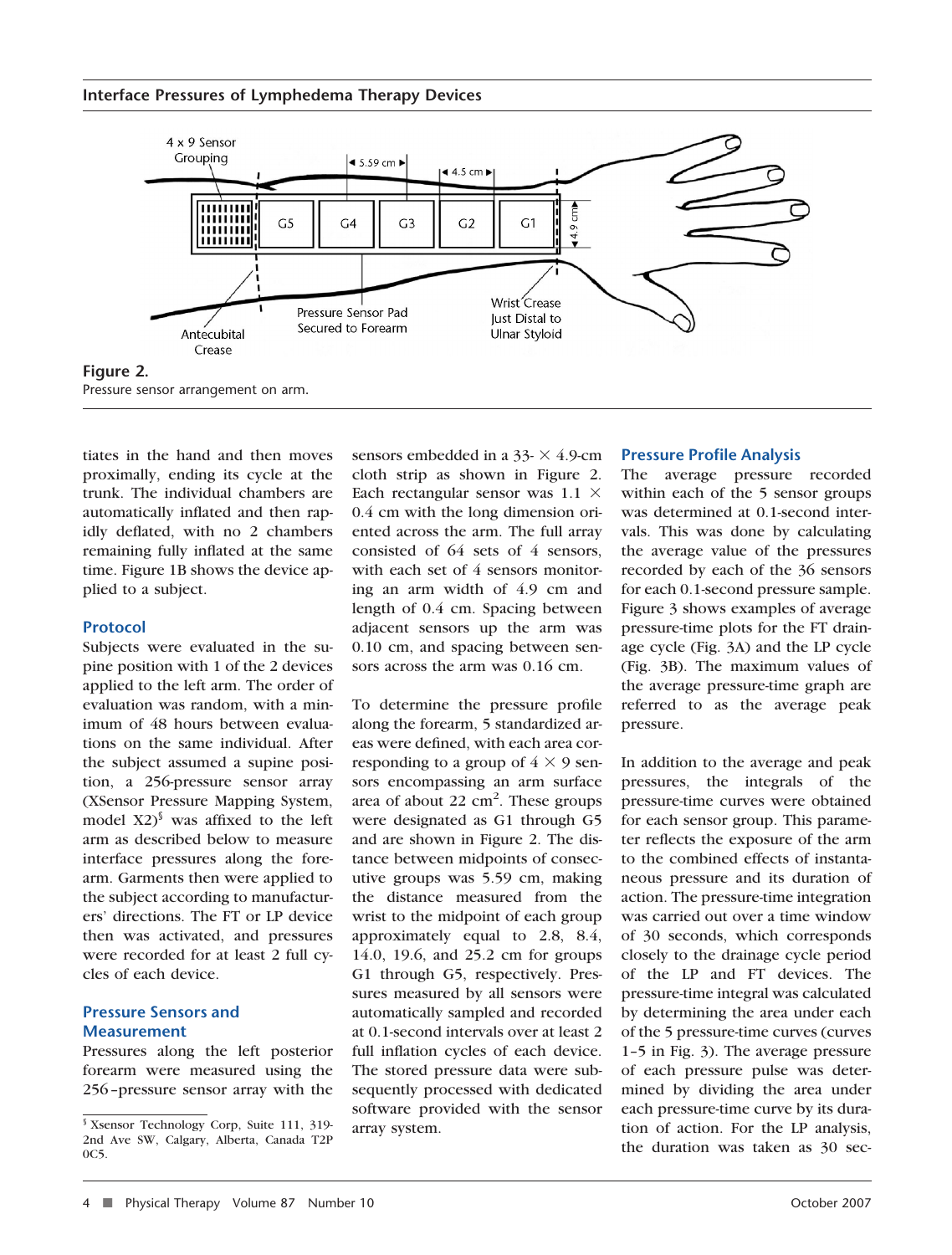#### **Data Analysis**

All statistics were determined using the statistical package SPSS, version  $9.0$ <sup> $\parallel$ </sup> A general linear model for repeated measures was used to test for overall differences between pressures. In this analysis, the site (G1– G5) was used as the within-factor variable, and LP pressures, FT preparation phase pressures (FT-P), and FT drainage phase pressures (FT-D) were used as independent betweenfactor variables. *Post hoc* tests of pressure differences at each site were done using a one-way analysis of variance among the LP pressures, FT-P pressures, and FT-D pressures. In all cases, differences were considered statistically significant if the applied test resulted in *P*<.05. Data are presented as mean $\pm$ SD unless otherwise noted.

#### **Pressure System Validation**

Pressure system validity was evaluated using a specially designed chamber illustrated schematically in Figure 4A. The sensor pad was placed in the chamber with the sensor array over a foam surface. A rubber bladder was placed over the sensor pad. The bladder was connected to a calibrated pressure manometer and a valved air bulb to allow bladder inflation and deflation. Inflation of the bladder resulted in increases in measured chamber pressure (Pc) that were then compared with average pressures recorded by the  $4 \times 9$  sensor grouping (Px). Measurements were done by increasing Pc in progressive steps from 0 mm Hg to 10, 20, 40, 60, 80, and 100 mm Hg. The bladder then was deflated and the sequence was repeated 5 additional



#### **Figure 3.**

Typical pressure-time recordings. Numbers (1–5) correspond to the 4  $\times$  9 sensor groupings (G1–G5), with grouping 1 being closest to the wrist. Values shown are the instantaneous average pressures within each grouping. (A) Flexitouch drainage cycle, (B) Lympha Press cycle.

times (total of 6 cycles), with 60 seconds between cycles. The average sensor group pressure and its standard deviation at each value of Pc were determined. The entire procedure then was repeated at 24 hours and at 48 hours.

The composite relationship, combining data for all 3 days, is shown in Figure 4B. The overall linear regression equation was  $Px = 1.026$  Pc + 3.92 mm Hg, with an  $R^2$  value of .997. The standard deviation of repeat measurements for any day did not exceed 1.0 mm Hg at any chamber pressure setting. The largest difference in sensor pressures between any 2 days for each chamber pressure ranged from 1.5 to 4.9 mm Hg, with the largest average difference (mean $\pm$ SD) being  $3.3\pm1.2$  mm Hg.  $\sqrt{\frac{1}{100}}$  SPSS Inc, 233 S Wacker Dr, Chicago, IL (mean±SD) being 3.3±1.2 mm Hg. sites was significantly shorter (about

#### **Results Pressure Pattern Comparisons**

There were several differences in the pressure patterns produced by these 2 devices, as shown by the typical pressure characteristics illustrated in Figure 3. Although the initial pressure rise accompanying inflation of both devices to its peak (for the FT device) or to an initial plateau (for the LP device) was rapid, it occurred significantly more rapidly with the FT device  $(1.48\pm0.31$  seconds versus  $4.12 \pm 1.66$  seconds,  $P \le 0.001$ . Furthermore, the FT device started its pressure release immediately after this time, whereas the LP device maintained the inflation pressure for the remainder of its cycle. Thus, the duration of the actual inflation component of the FT device at all arm

<sup>60606-6307.</sup>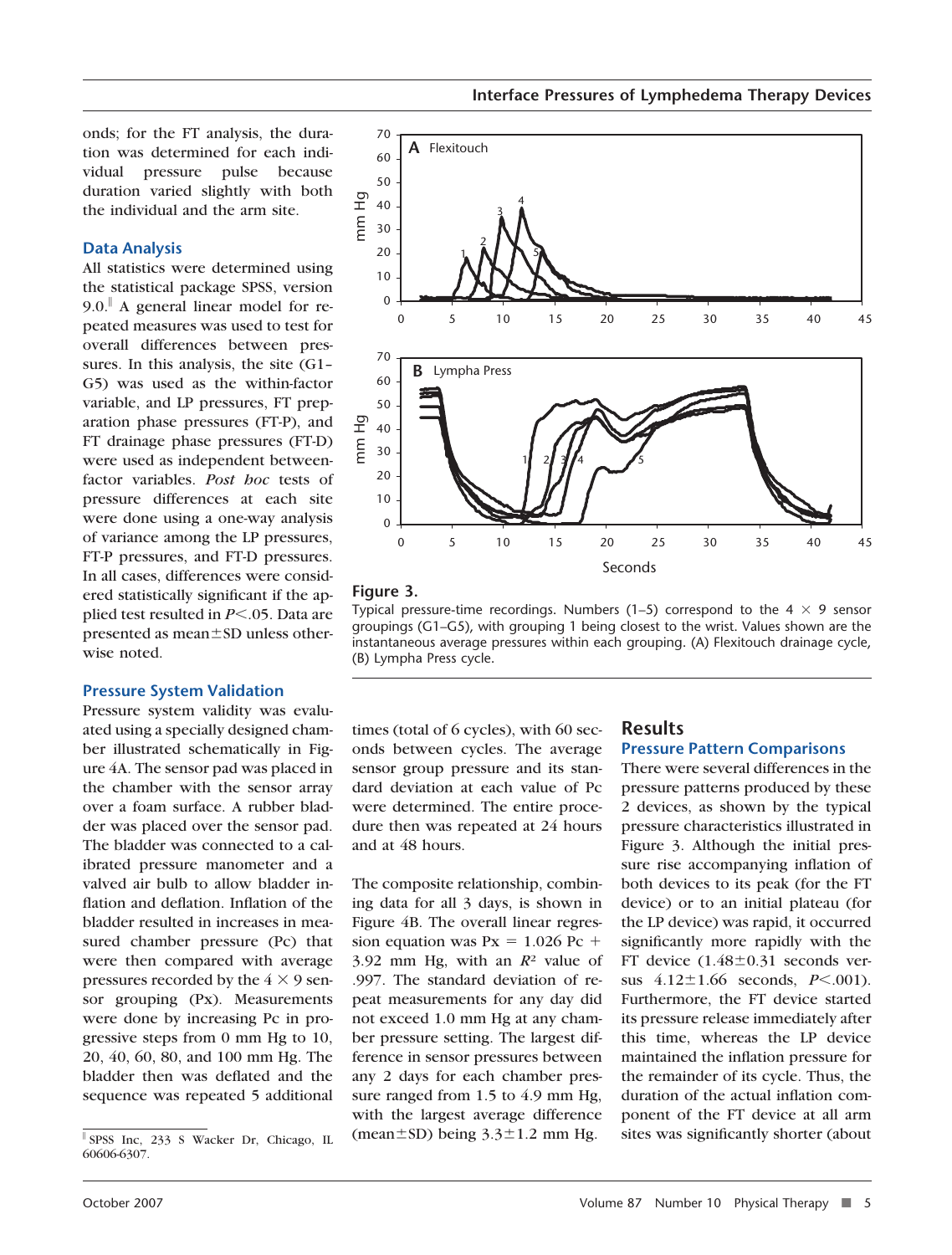

#### **Figure 4.**

Pressure system validation. (A) Pressure system test setup. (B) Comparison of chamber pressures (Pc) and sensor pressures (Px). Data points are mean $\pm$ SD of values obtained for Px at each independent Pc setting for all measurements obtained on 3 separate consecutive days. The solid line is the linear regression with the associated equation shown in the inset of the figure.

1.5 seconds) compared with the LP device (up to 22 seconds).

#### **Average Pressure Magnitude Comparisons**

Results of the general linear model analysis that included the FT-P pressures, the FT-D pressures, and the LP pressures showed significant differences among overall pressures. Mean pressures and their respective 95% confidence intervals (95% CIs) were:  $32.6 \pm 6.5$  mm Hg (95%)  $CI = 30.3 - 34.9$  for the LP pressures,  $13.7 \pm 4.9$  mm Hg (95% CI=11.4– 16.0) for the FT-P pressures, and  $9.0 \pm 4.2$  mm Hg (95% CI=6.7-11.3) for the FT-D pressures. *Post hoc* testing (Bonferroni test) showed that the overall LP pressures were significantly  $(P<.001)$  greater than both the FT-P and FT-D pressures, but the FT-P pressure was significantly greater than the FT-D pressure  $(P=.017)$ . A site-by-site comparison (Fig. 5) showed that, at every site (G1–G5), the LP pressure was greater than either the FT-P or FT-D pressure  $(P<.001)$ . The difference between FT-P and FT-D pressures was not significant  $(P > 0.05)$  at any site except site G3 (mid forearm), where the FT-P pressure was significantly  $(P<.01)$  greater than the FT-D pressure.

#### **Peak Pressure Magnitude Comparisons**

Results of the general linear model analysis showed significant differences among overall peak pressures. The mean peak pressures and the respective  $95\%$  CIs were:  $52.4 \pm 7.9$ mm Hg (95% CI=47.8-57.0) for the LP pressure,  $37.3 \pm 9.2$  mm Hg (95%)  $CI = 32.7 - 41.9$  for the FT-P pressure, and  $28.6 \pm 13.2$  mm Hg (95%)  $CI = 23.9 - 33.2$  for the FT-D pressure. *Post hoc* testing showed that the overall LP pressures were significantly  $(P<.001)$  greater than both the FT-P and FT-D pressures, but the FT-P pressure was greater than the FT-D pressure  $(P=.031)$ .

#### **Pressure-Time Comparisons**

Results of the general linear model analysis also showed significant differences among pressure-time integrals. The mean pressure-time integral values and the respective 95% CIs were  $978\pm197$  mm Hg  $\times$  second  $(95\% CI = 918 - 1,038)$  for the LP pressure,  $411 \pm 146$  mm Hg  $\times$  second  $(95\% \text{ CI} = 352 - 471)$  for the FT-P pressure, and  $99\pm74$  mm Hg  $\times$  second (95% CI=40-159) for the FT-D pressure. *Post hoc* testing showed that the overall LP pressure-time integral was significantly  $(P<.001)$ greater than the values for both the FT-P and FT-D pressures and that the FT-P pressure-time integral was greater than the FT-D value  $(P<.001)$ . A site-by-site comparison (Fig. 6) showed that, at every site (G1–G5), the LP pressure-time integral was greater than either the FT-P or FT-D values  $(P<.001)$  and that the FT-P values were greater than the FT-D values  $(P<.01)$ .

# **Discussion**

The main goal of this study was to measure, characterize, and compare the pressures produced by a traditional pneumatic sequential compression pump that has been available for a long time and a new type of pneumatic compression device that is claimed to have features that more closely emulate MLD techniques. Devices that use traditional pumping methods have been used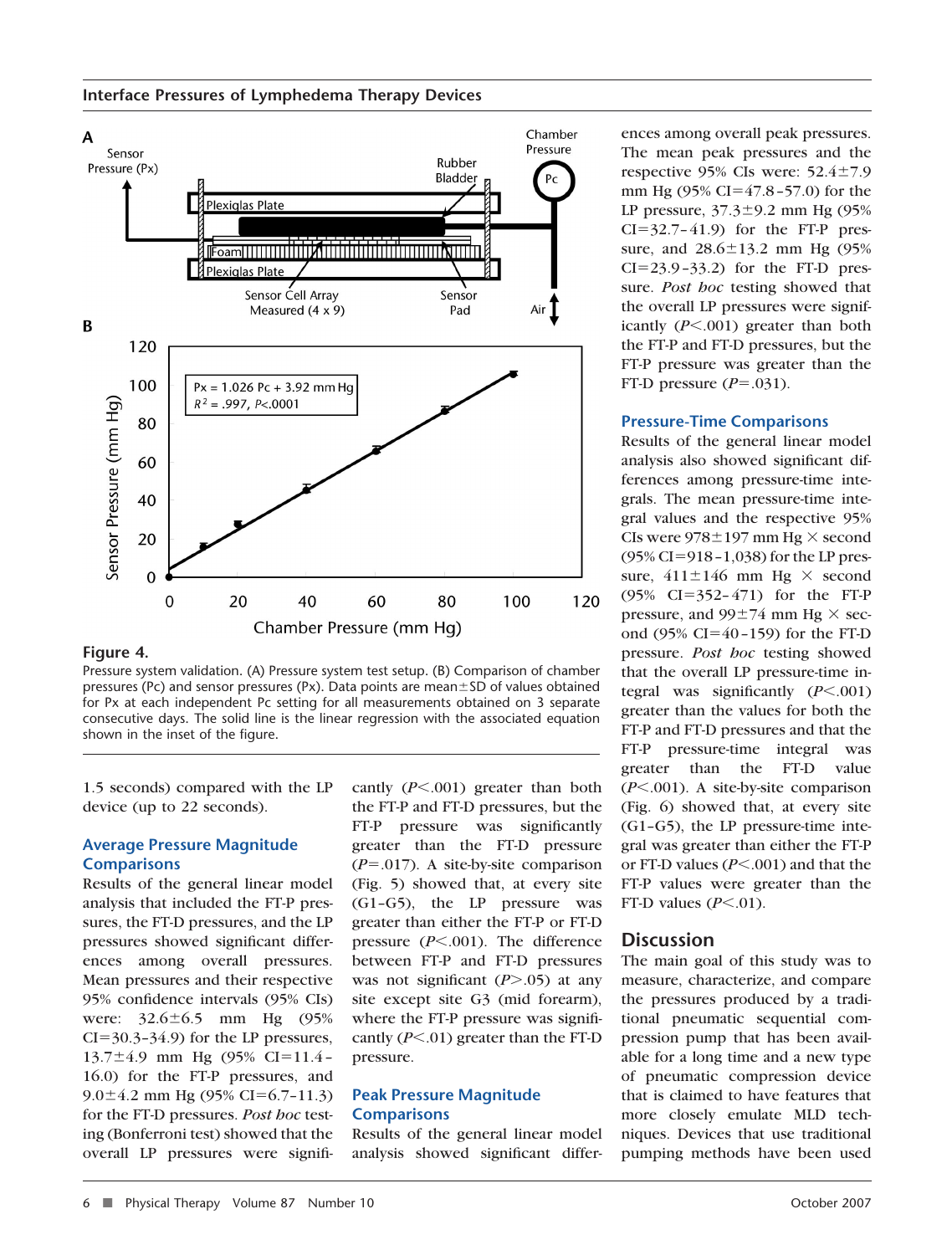clinically with some success.3,5,7,15–18 More recently, good clinical results were reported using the newer approach embodied in the FT device.6

Both types of devices have been evaluated in a clinical setting by the same group.5,6 These researchers used a traditional sequential compressiontype pump, similar in function to the LP device evaluated in the present study, in combination with standard CDP therapy. Their results indicated a significantly greater reduction in arm volumes with the combined approach than with CDP alone in the initial treatment of women with postmastectomy lymphedema in the arm.5 Subsequently, these researchers compared the FT device as a maintenance therapy with self-massage in patients previously treated for unilateral lymphedema related to breast cancer treatment. They reported a significant benefit of the FT device with respect to arm volume reduction, quality of life, and weight loss.<sup>6</sup> The LP device characterized in the present study also has shown clinical utility,<sup>7,15</sup> but there have been no reports of the pressures that these different types of devices impart to treatment areas.

The specific devices discussed in this report both provide treatment beyond the forearm. The LP garment covers the hand, biceps brachii muscle, and shoulder. The FT covers the hand, biceps brachii muscle, chest, and lower trunk. For the purposes of this report, data acquisition and analysis were limited to the subjects' forearms. This was a practical consideration because the length of the pressure sensor strip closely matched the part of the arm below the elbow. Although absolute pressure values may differ at the hand and biceps brachii muscle from those measured on the forearm, it is likely that differences between the 2 devices would be in the same direction as found on the forearm. Furthermore, because therapy is not



#### **Figure 5.**

Average pressures in the forearm. \*\* Lympha Press pressures greater than Flexitouch preparation and drainage phase pressures ( $P$ <.001). † Flexitouch preparation phase pressure greater than drainage phase pressure  $(P<.01)$ . G1 to G5 are the 6 cm<sup>2</sup> areas specified in the text, with G1 being closest to the wrist. Bars are standard error of the measurement (SEM).





Pressure-time integrals over a full activation cycle. \*\* At all forearm sites, the Lympha Press device had pressure-time integrals that were significantly greater ( $P$ <.001) than those for the Flexitouch device. † Flexitouch preparation cycle pressure-time integral greater than Flexitouch drainage cycle value  $(P<.01)$ . Bars are standard error of the measurement (SEM).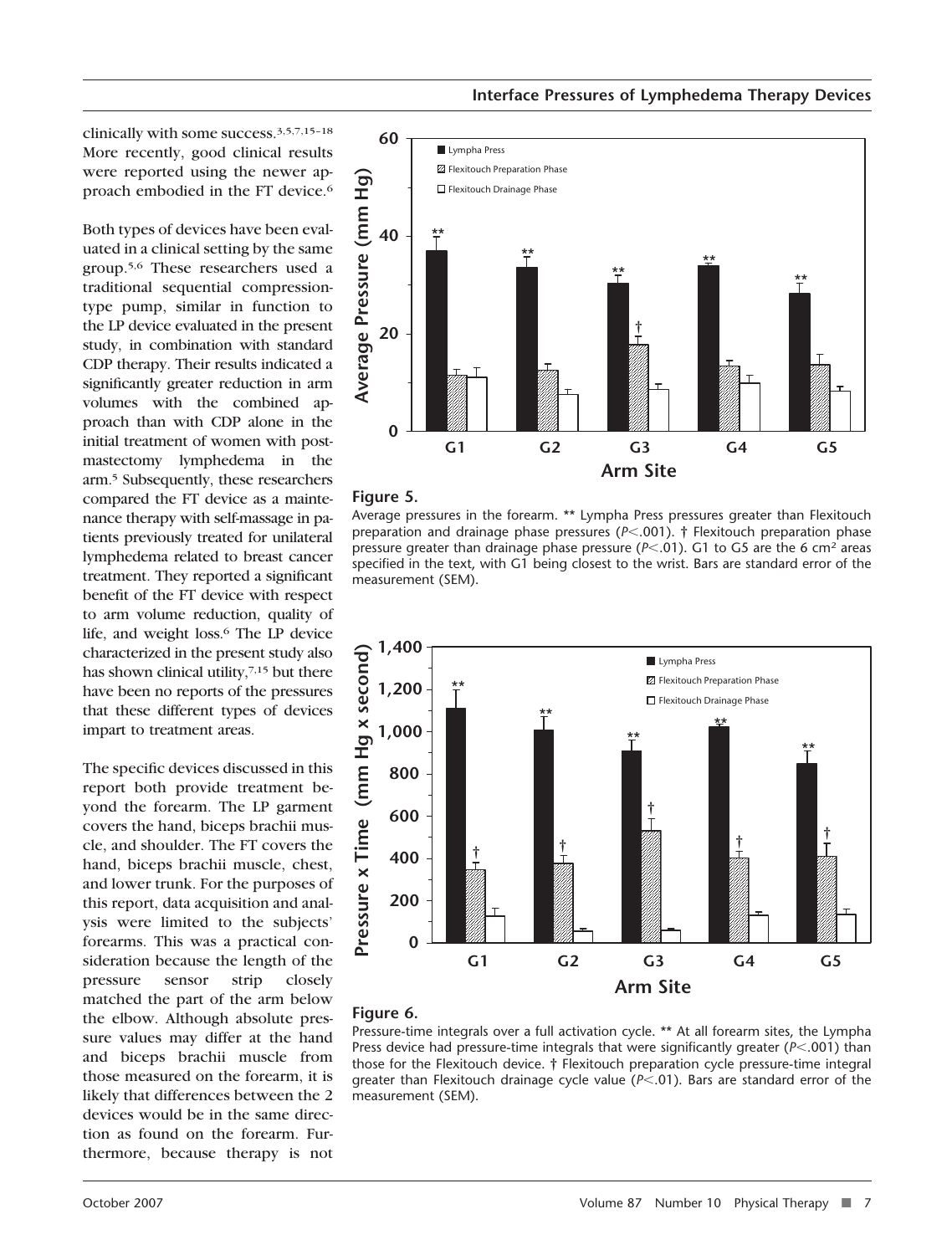applied to the trunk or chest with the LP device, no device comparison would be possible for these regions. The temporal patterns of compression-relaxation would be the same at all sites.

A related aspect is that the present results were obtained from nonlymphedematous arms, for reasons previously described. This fact raises the question about the differences that might be expected when either device is used with patients with limb lymphedema. It is suspected that the absolute pressures would vary for each patient depending on the specifics of his or her limb contour and tissue properties. For example, a patient with significant fibrosis would likely experience a higher pressure than one with softer tissue; however, such changes would likely affect pressures of both devices. It is not known whether the variation among lymphedematous arms would be greater than the interindividual variation found for nonlymphedematous arms.

One main result of the present study was that significant quantitative differences in applied pressures were observed between devices. These differences were demonstrated as differences in the pattern, timing, and magnitude of pressures in the treated areas.

For the 2 devices evaluated, one primary difference was the presence of a preparation phase in the FT device. This phase precedes the drainage phase, initiates in the trunk region, and then progresses to the chest, biceps brachii muscle, forearm, and hand. The therapeutic basis and potential value of this preparatory sequence are premised on some animal experimental evidence,<sup>11</sup> and this preparatory phase is a widely taught and applied principle in the use of MLD therapy.10,12 An analogy that is sometimes used to teach this

concept is that if you want to put water into a full glass, then it is best to remove some of the water from the glass first. Although there are no randomized controlled trials comparing MLD with and without clearance, the principle makes good physical and physiological sense in the case of MLD. Furthermore, the premise on which this truncal clearance and preparation is based is so rooted in the scientific understanding of the lymphatic system that ethical considerations might preclude such a study.

The LP device does not provide a preparation treatment phase. As such, comparisons of pressure timing, magnitude, and pattern between the devices could only be completed for what will be referred to as a drainage therapy sequence. Because one of the purposes of this report is to provide technical device data, however, this report includes data regarding pressure timing, magnitude, and pattern for the preparation phase of the FT device.

Timing differences between devices were most apparent in the inflationdeflation sequence of the individual chambers. Although during the drainage sequence chambers of both devices inflated first in the most distal area and progressed centrally, the inflation of the LP device was sustained until all chambers were fully inflated. For the model evaluated, this resulted in the most distal part of the forearm receiving inflation pressure for about 22 seconds and the most proximal segment receiving inflation pressure for about 16 seconds. In contrast, the timing of the inflation-deflation of the FT device resulted in chamber inflation for about 1.5 seconds, after which deflation was initiated, with no 2 chambers beginning to inflate at the same time. The shorter duration of pressure pulses resulted in a crisper, progressive pressure wave that may facilitate fluid movement in part because their timing more closely resembles respiratory movement timing and arterial pressure pulses, both of which are thought to stimulate lymphatics.10,19,20

In addition to the pattern and timing differences between devices, there were significant differences in the pressure magnitudes in the arm tissues. Average pressures, peak pressures, and the pressure-time integral were all significantly greater for the LP device. The use of pressures higher than those needed for therapeutic efficacy may have detrimental effects on treated tissues and vessels. Keeping in mind that a main goal of this form of therapy is to move lymphatic and interstitial contents out of the affected limb, the question of what constitutes optimal pressure levels is of great interest.

Some authors<sup>12,21,22</sup> have questioned the utility of compression pumps based on limited evidence that pressures applied by traditional compression pumps exceed clinically acceptable levels and may injure superficial lymphatics. Other authors<sup>2,14</sup> have suggested that standard pneumatic pump device pressure settings may be used, but pressure settings should not exceed 30 mm Hg. Some researchers have clinically set devices between 40 and 60 mm Hg3,5,23 and as high as 80 to 90 mm  $Hg<sup>4</sup>$  In the present study, I used single pressure settings for both the FT and LP devices. For the LP device, which has a range of possible pressure settings, I chose a setting of 45 mm Hg, which is toward the lower end of those settings used in most clinical studies.3,5,23 In addition, communications with prescribing physicians and therapists indicate that a setting of 45 mm Hg is widely prescribed.

The FT device has 2 pressure settings: "standard" and "intense." I chose to set the device to the "stan-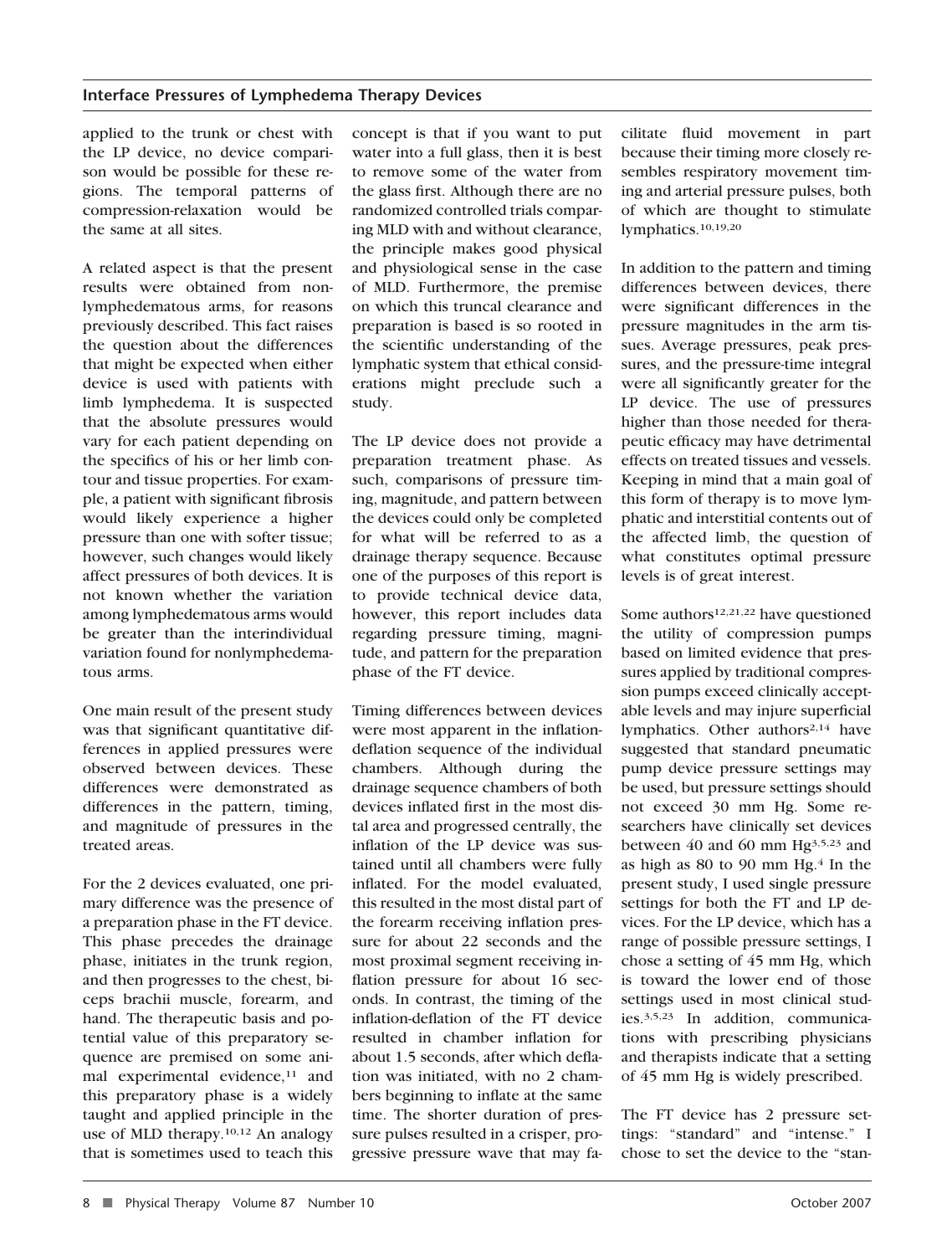dard" setting, which reflects the most frequently prescribed setting and follows the manufacturer's recommendations. Thus, the present results with respect to pressure magnitudes strictly apply for these settings. The magnitude of the maximum delivered pressure, at least for the LP device, would most likely depend on the pressure setting, but this aspect was not evaluated in this study. A more detailed parametric characterization over the full pressure range would be informative and could form the basis of a future research study.

Despite the preceding limitations, the pressure parameters that I measured would appear to be representative of those that are routinely experienced by many patients treated with the LP device or other similar pump devices. These pressure settings are well in excess of pressures measured within normal skin lymphatic vessels, which are reported to range from about 4 mm  $Hg^{24,25}$  to 8 mm Hg,<sup>26</sup> depending on measurement method and site. At present, there does not seem to be a scientifically sound basis for choosing a specific pressure level. It is logical to argue that the pressure must be sufficient to overcome the resistive forces present within the tissue being treated, but these are unlikely to exceed 20 mm Hg if judged on the basis of pressure measurements in edematous lymphatics and tissues, which range from 15 to 18 mm Hg.26,27

Based on such measurements, one may speculate that pressure pulses with peak inflation pressures of about 25 to 30 mm Hg might be sufficient for most patients in the absence of significant fibrosis. From the point of view of minimizing possible injuries from externally applied pressures, it would seem that pressures should be not greater than

those needed to produce the desired therapeutic result.

# **Conclusion**

Pressures applied during lymphedema treatment remain an area of interest in part because the success of MLD, a mainstay of lymphedema therapy, is conceptually and physiologically rooted in precise application of manual pressure techniques. For the first time, pressure profiles of 2 sequential compression devices have been evaluated with a specific goal of measuring pressures applied to target tissue. Significant differences between devices in applied pressure timing and pattern have been clearly identified. In addition, significant differences in pressures delivered by the devices were evident when pressures for the FT device were set as recommended by the manufacturer and when pressures for the LP device were set as commonly used. This information provides a quantitative basis that clinicians can use to choose a device for the management of lymphedema. Further research to better define the delivered pressure over a wider range of pressure settings would be useful.

The author serves as a Scientific Advisor for Tactile Systems Technology Inc, the manufacturer of one of the devices studied in this article, and receives consulting fees for work completed. Tactile Systems provided funding and support for this research. The author certifies that any compensation was not affected by, based on, or related to, in any way, the outcome of the study. The author does not have any proprietary or equity interest in the device or the company.

*This article was submitted December 21, 2006, and was accepted May 11, 2007.*

#### DOI: 10.2522/ptj.20060386

#### **References**

**1** Johansson K, Lie E, Ekdahl C, Lindfeldt J. A randomized study comparing manual lymph drainage with sequential pneumatic compression for treatment of postoperative arm lymphedema. *Lymphology.* 1998;31:56–64.

- **2** Leduc O, Leduc A, Bourgeois P, Belgrado JP. The physical treatment of upper limb edema. *Cancer.* 1998;83(12 Suppl American):2835–2839.
- **3** McNair TJ, Martin IJ, Orr JD. Intermittent compression for lymphoedema of arm. *Clin Oncol.* 1976;2:339–342.
- **4** Pappas CJ, O'Donnell TF Jr. Long-term results of compression treatment for lymphedema. *J Vasc Surg.* 1992;16:555– 562; discussion 562–564.
- **5** Szuba A, Achalu R, Rockson SG. Decongestive lymphatic therapy for patients with breast carcinoma-associated lymphedema: a randomized, prospective study of a role for adjunctive intermittent pneumatic compression. *Cancer.* 2002;95:2260–2267.
- **6** Wilburn O, Wilburn P, Rockson SG. A pilot, prospective evaluation of a novel alternative for maintenance therapy of breast cancer-associated lymphedema [ISRCTN76522412]. *BMC Cancer.* 2006; 6:84.
- **7** Zelikovski A, Haddad M, Reiss R. The "Lympha-Press" intermittent sequential pneumatic device for the treatment of lymphoedema: five years of clinical experience. *J Cardiovasc Surg (Torino).* 1986;27:288–290.
- **8** Leduc O, Leduc A. Rehabilitation protocol in upper limb lymphedema. *Ann Ital Chir.* 2002;73:479–484.
- **9** Casley-Smith JR, Boris M, Weindorf S, Lasinski B. Treatment for lymphedema of the arm—the Casley-Smith method: a noninvasive method produces continued reduction. *Cancer.* 1998;83(12 Suppl American):2843–2860.
- **10** Foldi M, Foldi E, Kubik S. *Textbook of Lymphology*. English ed. Munich, Germany: Elsevier GmbH; 2003.
- **11** Dery MA, Yonuschot G, Winterson BJ. The effects of manually applied intermittent pulsation pressure to rat ventral thorax on lymph transport. *Lymphology.* 2000; 33:58–61.
- **12** Cheville AL, McGarvey CL, Petrek JA, et al. Lymphedema management. *Semin Radiat Oncol.* 2003;13:290–301.
- **13** Eliska O, Eliskova M. Are peripheral lymphatics damaged by high pressure manual massage? *Lymphology.* 1995;28:21–30.
- **14** Segers P, Belgrado JP, Leduc A, et al. Excessive pressure in multichambered cuffs used for sequential compression therapy. *Phys Ther.* 2002;82:1000–1008.
- **15** Richmand DM, O'Donnell TF Jr, Zelikovski A. Sequential pneumatic compression for lymphedema: a controlled trial. *Arch Surg.* 1985;120:1116–1119.
- **16** Tinkham RG, Stillwell GK. The role of pneumatic pumping devices in the treatment of postmastectomy lymphedema. *Arch Phys Med Rehabil.* 1965;46: 193–197.
- **17** Zelikovski A, Manoach M, Giler S, Urca I. Lympha-press: a new pneumatic device for the treatment of lymphedema of the limbs. *Lymphology.* 1980;13:68–73.